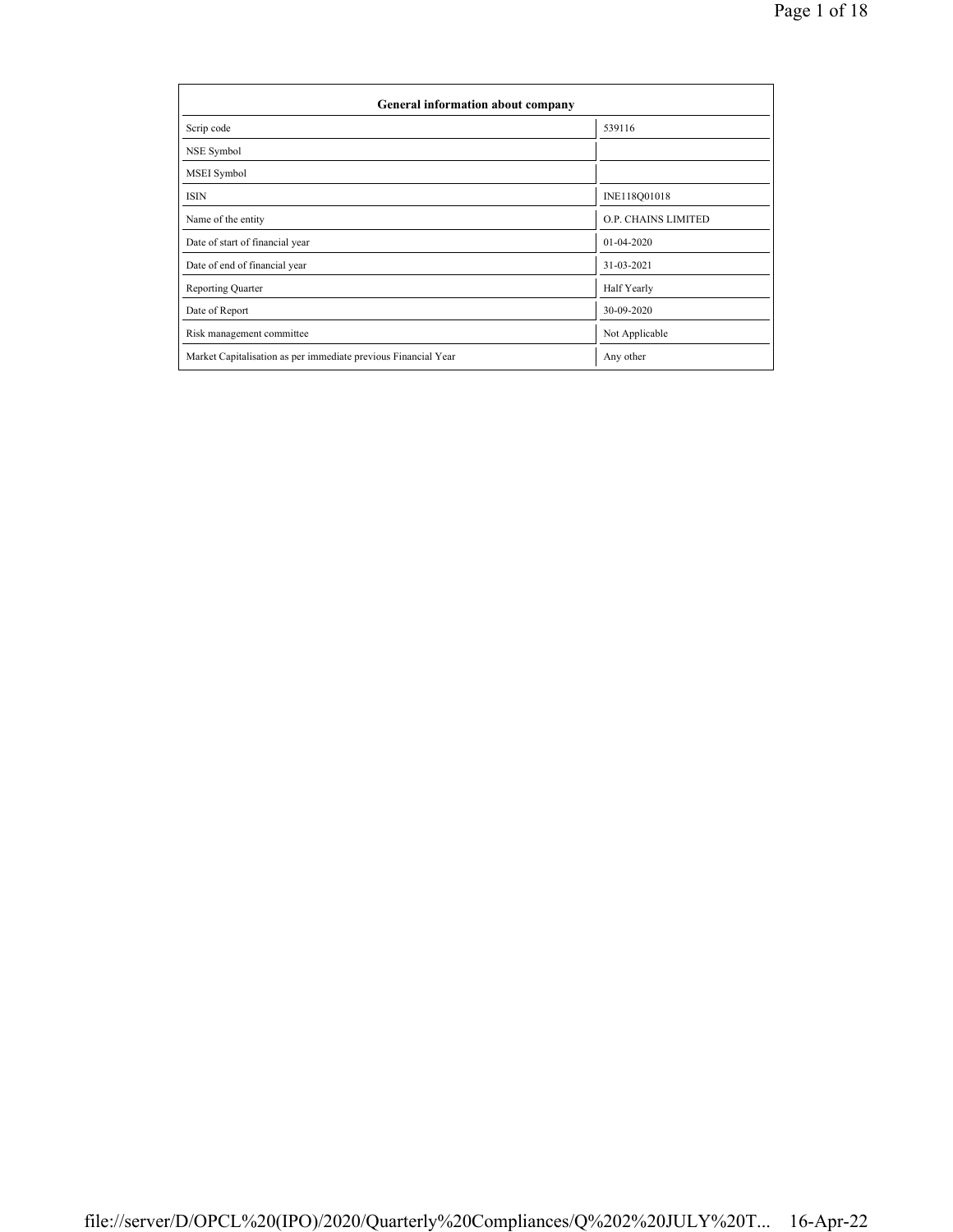|            | <b>Annexure I</b>                                                                                                                                                                                                                                                                                                                                                                         |                                                |                                       |                      |                                            |                                                                                                                                                |                                                                                                                                                                      |                                                                                                                                                                           |                                                                                                                                                                                                               |  |     |  |              |                  |                  |
|------------|-------------------------------------------------------------------------------------------------------------------------------------------------------------------------------------------------------------------------------------------------------------------------------------------------------------------------------------------------------------------------------------------|------------------------------------------------|---------------------------------------|----------------------|--------------------------------------------|------------------------------------------------------------------------------------------------------------------------------------------------|----------------------------------------------------------------------------------------------------------------------------------------------------------------------|---------------------------------------------------------------------------------------------------------------------------------------------------------------------------|---------------------------------------------------------------------------------------------------------------------------------------------------------------------------------------------------------------|--|-----|--|--------------|------------------|------------------|
|            |                                                                                                                                                                                                                                                                                                                                                                                           |                                                |                                       |                      |                                            | Annexure I to be submitted by listed entity on quarterly basis                                                                                 |                                                                                                                                                                      |                                                                                                                                                                           |                                                                                                                                                                                                               |  |     |  |              |                  |                  |
|            | <b>I. Composition of Board of Directors</b>                                                                                                                                                                                                                                                                                                                                               |                                                |                                       |                      |                                            |                                                                                                                                                |                                                                                                                                                                      |                                                                                                                                                                           |                                                                                                                                                                                                               |  |     |  |              |                  |                  |
|            | Disclosure of notes on composition of board of directors explanatory                                                                                                                                                                                                                                                                                                                      |                                                |                                       |                      |                                            |                                                                                                                                                |                                                                                                                                                                      |                                                                                                                                                                           |                                                                                                                                                                                                               |  |     |  |              |                  |                  |
|            |                                                                                                                                                                                                                                                                                                                                                                                           |                                                |                                       |                      |                                            |                                                                                                                                                |                                                                                                                                                                      | Wether the listed entity has a Regular Chairperson                                                                                                                        |                                                                                                                                                                                                               |  | Yes |  |              |                  |                  |
|            |                                                                                                                                                                                                                                                                                                                                                                                           |                                                |                                       |                      |                                            |                                                                                                                                                |                                                                                                                                                                      | Whether Chairperson is related to MD or CEO                                                                                                                               |                                                                                                                                                                                                               |  | Yes |  |              |                  |                  |
| PAN        | Whether<br>special<br>resolution<br>Date of<br><b>Initial Date</b><br>Date<br>Category<br>Category 2<br>passed?<br>Date of Re-<br>passing<br>Category 1<br>Date of<br><b>DIN</b><br>$3$ of<br>of<br>of<br>of directors<br>of directors<br>[Refer Reg.<br>special<br>appointment<br>cessation<br>Birth<br>directors<br>appointment<br>$17(1A)$ of<br>resolution<br>Listing<br>Regulations] |                                                |                                       |                      | Tenure<br>of<br>director<br>(in<br>months) | No of<br>Directorship<br>in listed<br>entities<br>including<br>this listed<br>entity (Refer<br>Regulation<br>17A of<br>Listing<br>Regulations) | No of<br>Independent<br>Directorship<br>in listed<br>entities<br>including<br>this listed<br>entity<br>(Refer<br>Regulation<br>$17A(1)$ of<br>Listing<br>Regulations | Number of<br>memberships<br>in Audit/<br>Stakeholder<br>Committee<br>(s) including<br>this listed<br>entity (Refer<br>Regulation<br>$26(1)$ of<br>Listing<br>Regulations) | No of post<br>of<br>Chairperson<br>in Audit/<br>Stakeholder<br>Committee<br>held in<br>listed<br>entities<br>including<br>this listed<br>entity (Refer<br>Regulation<br>$26(1)$ of<br>Listing<br>Regulations) |  |     |  |              |                  |                  |
| AARPG3149D | 00095313                                                                                                                                                                                                                                                                                                                                                                                  | Executive<br>Director                          | Chairperson<br>related to<br>Promoter |                      | $03 -$<br>$04-$<br>1963                    | <b>NA</b>                                                                                                                                      |                                                                                                                                                                      | 04-12-2001                                                                                                                                                                | 01-09-2019                                                                                                                                                                                                    |  |     |  | $\bf{0}$     | $\sqrt{2}$       | $\boldsymbol{0}$ |
| AAPPG6375H | 00095295                                                                                                                                                                                                                                                                                                                                                                                  | Executive<br>Director                          | Not<br>Applicable                     |                      | $07 -$<br>$05 -$<br>1966                   | <b>NA</b>                                                                                                                                      |                                                                                                                                                                      | 04-12-2001                                                                                                                                                                | 01-09-2019                                                                                                                                                                                                    |  |     |  | $\mathbf{0}$ | $\mathbf{0}$     | $\mathbf{0}$     |
| AAKPA8385Q | 00095300                                                                                                                                                                                                                                                                                                                                                                                  | Executive<br>Director                          | Not<br>Applicable                     | CEO-MD               | $03 -$<br>$07 -$<br>1942                   | <b>NA</b>                                                                                                                                      |                                                                                                                                                                      | 04-12-2001                                                                                                                                                                | 01-08-2017                                                                                                                                                                                                    |  |     |  | $\bf{0}$     | $\boldsymbol{0}$ | $\boldsymbol{0}$ |
| AEMPD5500N | 06897314                                                                                                                                                                                                                                                                                                                                                                                  | Non-<br>Executive -<br>Independent<br>Director | Not<br>Applicable                     | Employee<br>Director | $26 -$<br>$08 -$<br>1977                   | <b>NA</b>                                                                                                                                      |                                                                                                                                                                      | 01-07-2014                                                                                                                                                                | 23-09-2019                                                                                                                                                                                                    |  | 60  |  | 1            | $\overline{c}$   | $\overline{c}$   |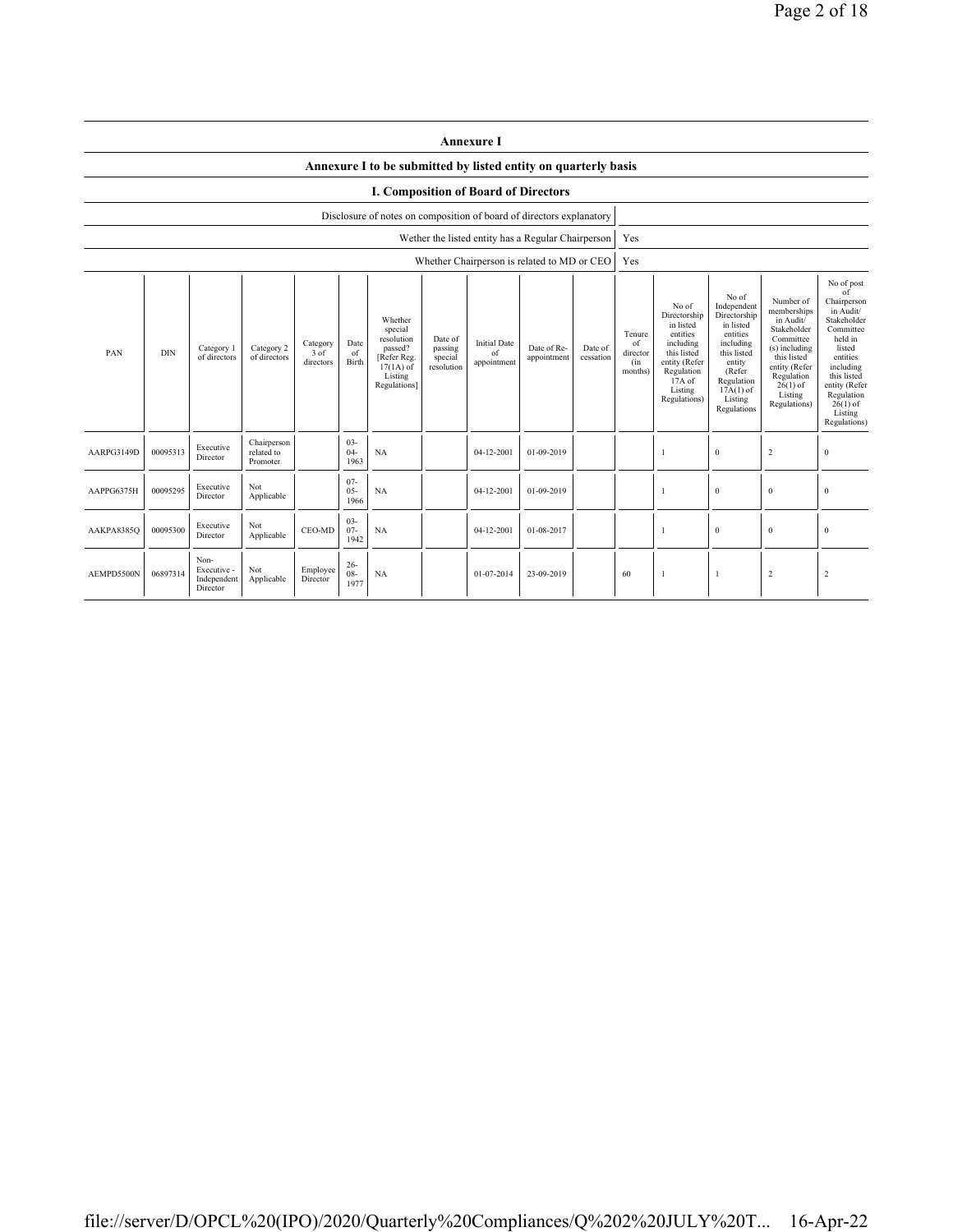|    |                                                                                                                            |                                               |            |            |                                                |                                 |                               |                          |                                                                                                      |                                             |                                          | <b>I. Composition of Board of Directors</b> |                      |                                            |                                                                                                                                                  |                                                                                                                                                                      |                         |
|----|----------------------------------------------------------------------------------------------------------------------------|-----------------------------------------------|------------|------------|------------------------------------------------|---------------------------------|-------------------------------|--------------------------|------------------------------------------------------------------------------------------------------|---------------------------------------------|------------------------------------------|---------------------------------------------|----------------------|--------------------------------------------|--------------------------------------------------------------------------------------------------------------------------------------------------|----------------------------------------------------------------------------------------------------------------------------------------------------------------------|-------------------------|
|    | Disclosure of notes on composition of board of directors explanatory<br>Wether the listed entity has a Regular Chairperson |                                               |            |            |                                                |                                 |                               |                          |                                                                                                      |                                             |                                          |                                             |                      |                                            |                                                                                                                                                  |                                                                                                                                                                      |                         |
| Sr | Title<br>(Mr)<br>Ms)                                                                                                       | Name of<br>the<br>Director                    | PAN        | <b>DIN</b> | Category 1<br>of directors                     | Category<br>$2$ of<br>directors | Category<br>3 of<br>directors | Date<br>of<br>Birth      | Whether<br>special<br>resolution<br>passed?<br>[Refer Reg.<br>$17(1A)$ of<br>Listing<br>Regulations] | Date of<br>passing<br>special<br>resolution | <b>Initial Date</b><br>of<br>appointment | Date of Re-<br>appointment                  | Date of<br>cessation | Tenure<br>of<br>director<br>(in<br>months) | No of<br>Directorship<br>in listed<br>entities<br>including<br>this listed<br>entity (Refer<br>Regulation<br>$17A$ of<br>Listing<br>Regulations) | No of<br>Independent<br>Directorship<br>in listed<br>entities<br>including<br>this listed<br>entity<br>(Refer<br>Regulation<br>$17A(1)$ of<br>Listing<br>Regulations | m<br>S<br>er<br>$R_{0}$ |
| 5  | Mr                                                                                                                         | <b>RAJESH</b><br><b>KUMAR</b><br><b>GUPTA</b> | ACNPG4255C | 01048355   | Non-<br>Executive -<br>Independent<br>Director | Not<br>Applicable               | Employee<br>Director          | $22 -$<br>$05 -$<br>1964 | NA                                                                                                   |                                             | 01-07-2014                               | 23-09-2019                                  |                      | 60                                         |                                                                                                                                                  |                                                                                                                                                                      | $\overline{2}$          |
| 6  | <b>Mrs</b>                                                                                                                 | <b>ASTHA</b><br><b>SHARMA</b>                 | BGPPS3272N | 01888937   | Non-<br>Executive -<br>Independent<br>Director | Not<br>Applicable               | Employee<br>Director          | $^{22}_{05}$<br>1980     | NA                                                                                                   |                                             | 01-07-2014                               | 23-09-2019                                  |                      | 60                                         |                                                                                                                                                  |                                                                                                                                                                      | $\Omega$                |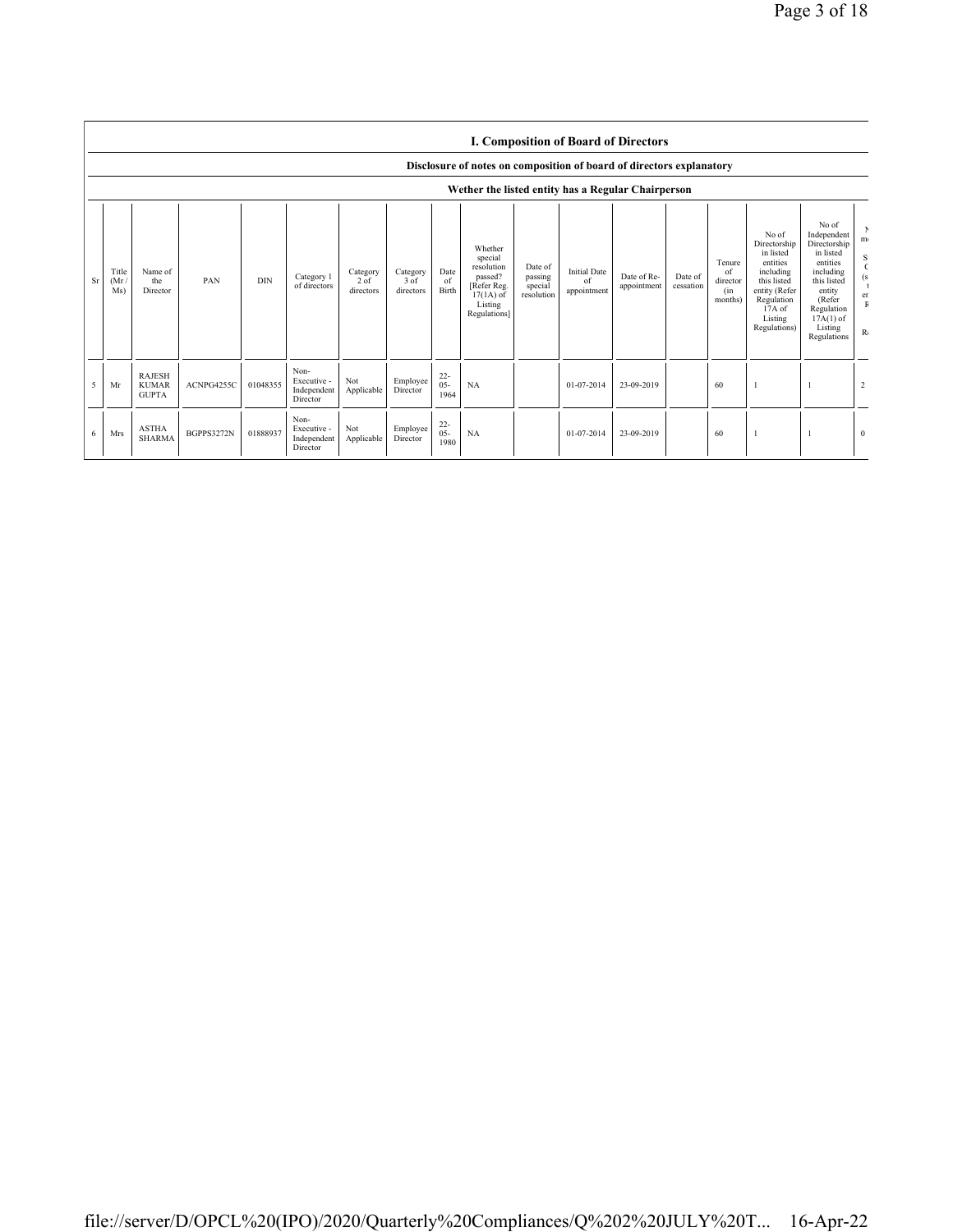|                | <b>Audit Committee Details</b> |                                     |                                                       |                      |                  |  |  |  |  |  |
|----------------|--------------------------------|-------------------------------------|-------------------------------------------------------|----------------------|------------------|--|--|--|--|--|
|                |                                |                                     | Whether the Audit Committee has a Regular Chairperson | Yes                  |                  |  |  |  |  |  |
| <b>Sr</b>      | <b>DIN</b><br>Number           | Name of Committee<br>members        | Date of<br>Appointment                                | Date of<br>Cessation | Remarks          |  |  |  |  |  |
|                | 06897314                       | <b>AMOL DONERIA</b>                 | Non-Executive -<br><b>Independent Director</b>        | Chairperson          | 23-09-2019       |  |  |  |  |  |
| $\overline{2}$ | 01048355                       | <b>RAJESH KUMAR</b><br><b>GUPTA</b> | Non-Executive -<br><b>Independent Director</b>        | Member               | 23-09-2019       |  |  |  |  |  |
| 3              | 00095313                       | <b>ASHOK KUMAR</b><br>GOYAL         | <b>Executive Director</b>                             | Member               | $01 - 09 - 2019$ |  |  |  |  |  |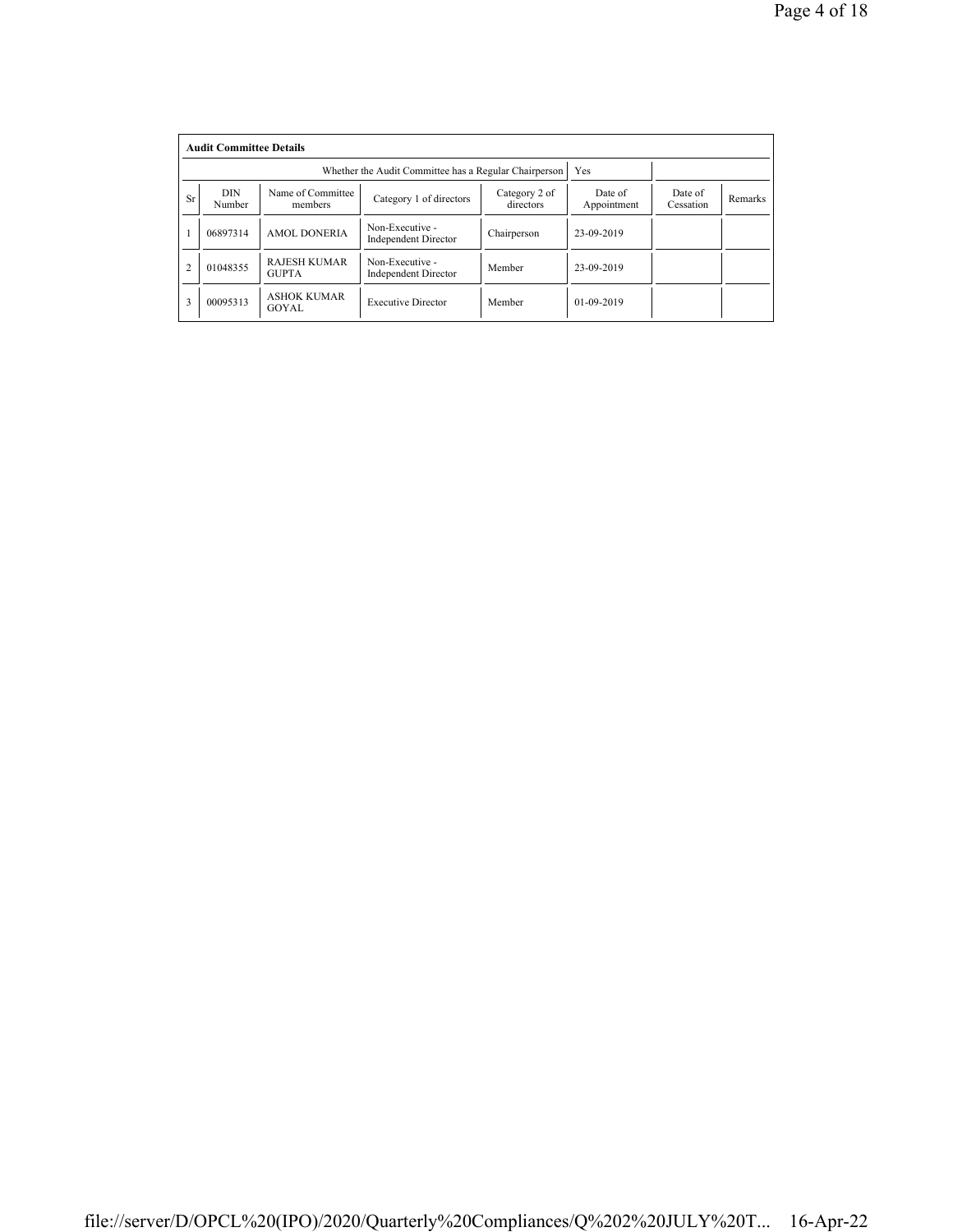|           | Nomination and remuneration committee |                                                                             |                                                |                        |                      |         |  |  |  |
|-----------|---------------------------------------|-----------------------------------------------------------------------------|------------------------------------------------|------------------------|----------------------|---------|--|--|--|
|           |                                       | Whether the Nomination and remuneration committee has a Regular Chairperson |                                                | Yes                    |                      |         |  |  |  |
| <b>Sr</b> | <b>DIN</b><br>Number                  | Name of Committee<br>members                                                | Category 2 of<br>directors                     | Date of<br>Appointment | Date of<br>Cessation | Remarks |  |  |  |
|           | 01048355                              | <b>RAJESH KUMAR</b><br><b>GUPTA</b>                                         | Non-Executive -<br><b>Independent Director</b> | Chairperson            | 23-09-2019           |         |  |  |  |
|           | 06897314                              | <b>AMOL DONERIA</b>                                                         | Non-Executive -<br><b>Independent Director</b> | Member                 | 23-09-2019           |         |  |  |  |
| 3         | 01888937                              | <b>ASTHA SHARMA</b>                                                         | Non-Executive -<br><b>Independent Director</b> | Member                 | 23-09-2019           |         |  |  |  |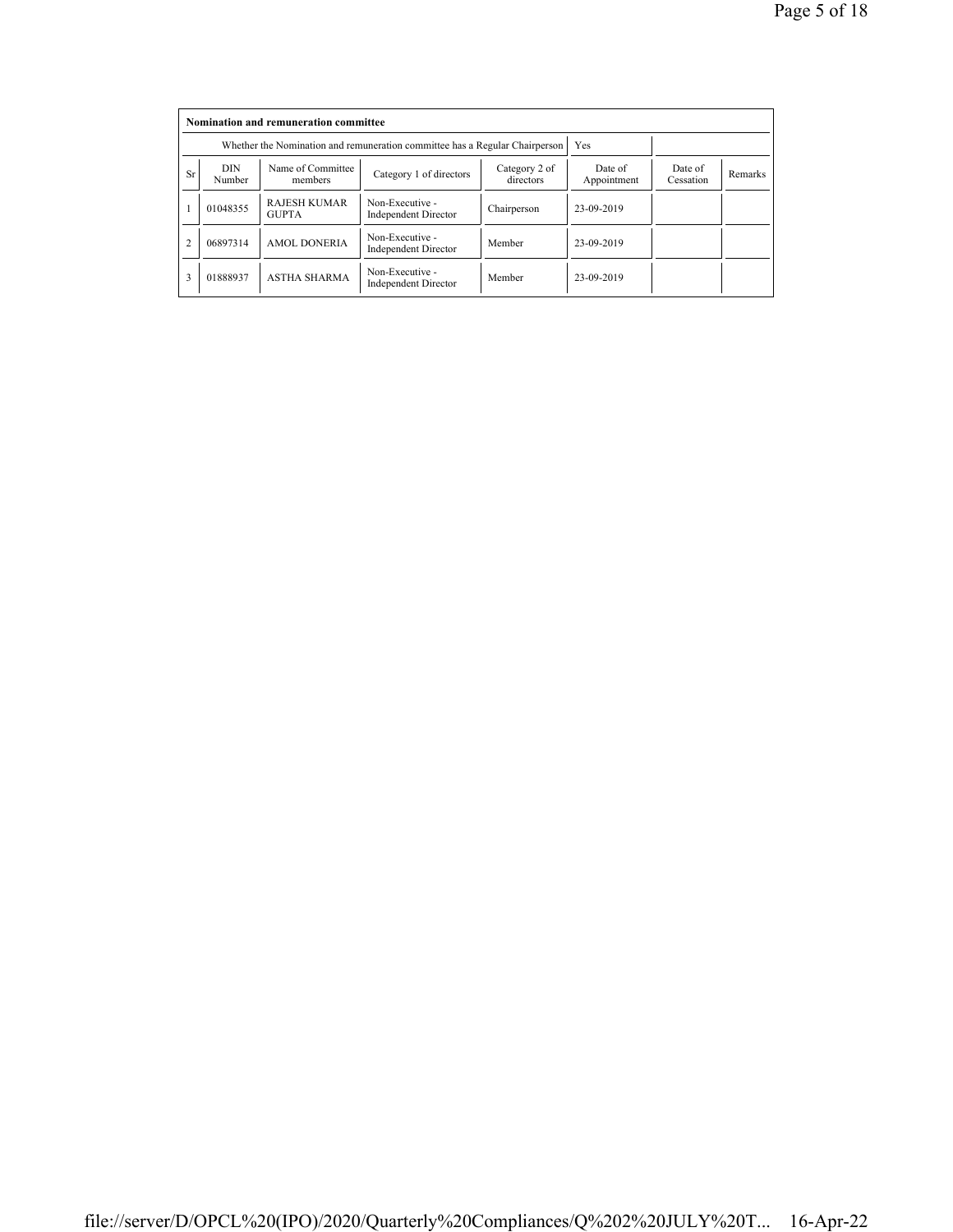|                | <b>Stakeholders Relationship Committee</b> |                                                                           |                                                |                      |              |  |  |  |  |  |
|----------------|--------------------------------------------|---------------------------------------------------------------------------|------------------------------------------------|----------------------|--------------|--|--|--|--|--|
|                |                                            | Whether the Stakeholders Relationship Committee has a Regular Chairperson |                                                | Yes                  |              |  |  |  |  |  |
| <b>Sr</b>      | <b>DIN</b><br>Number                       | Name of Committee<br>members                                              | Date of<br>Appointment                         | Date of<br>Cessation | Remarks      |  |  |  |  |  |
|                | 06897314                                   | <b>AMOL DONERIA</b>                                                       | Non-Executive -<br><b>Independent Director</b> | Chairperson          | 23-09-2019   |  |  |  |  |  |
| $\overline{2}$ | 01048355                                   | <b>RAJESH KUMAR</b><br><b>GUPTA</b>                                       | Non-Executive -<br><b>Independent Director</b> | Member               | 23-09-2019   |  |  |  |  |  |
| 3              | 00095313                                   | <b>ASHOK KUMAR</b><br>GOYAL                                               | <b>Executive Director</b>                      | Member               | $01-09-2019$ |  |  |  |  |  |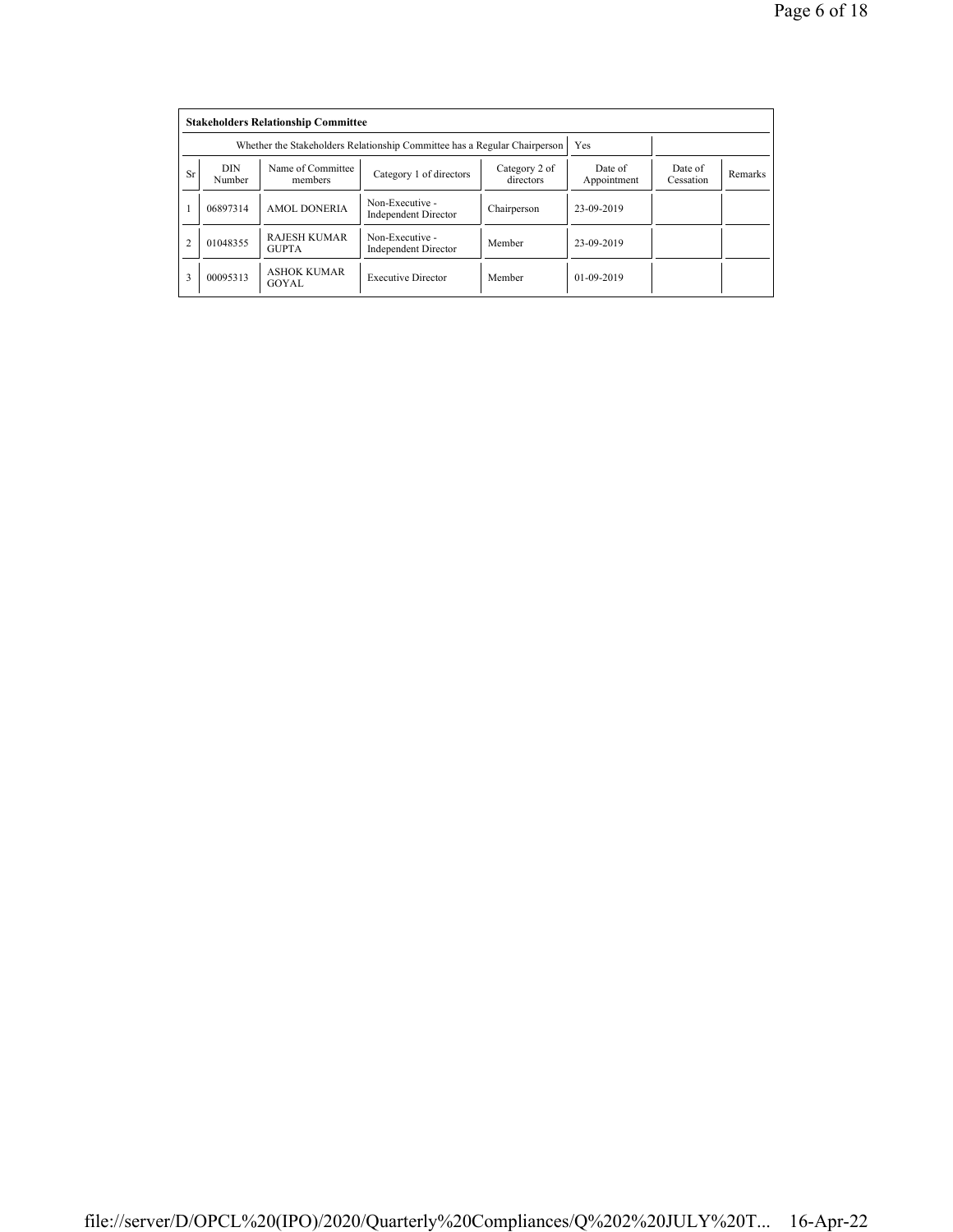|    | <b>Risk Management Committee</b> |                                                                 |                            |                            |                        |                      |         |  |  |  |
|----|----------------------------------|-----------------------------------------------------------------|----------------------------|----------------------------|------------------------|----------------------|---------|--|--|--|
|    |                                  | Whether the Risk Management Committee has a Regular Chairperson |                            |                            |                        |                      |         |  |  |  |
| Sr | DIN<br>Number                    | Name of Committee<br>members                                    | Category 1 of<br>directors | Category 2 of<br>directors | Date of<br>Appointment | Date of<br>Cessation | Remarks |  |  |  |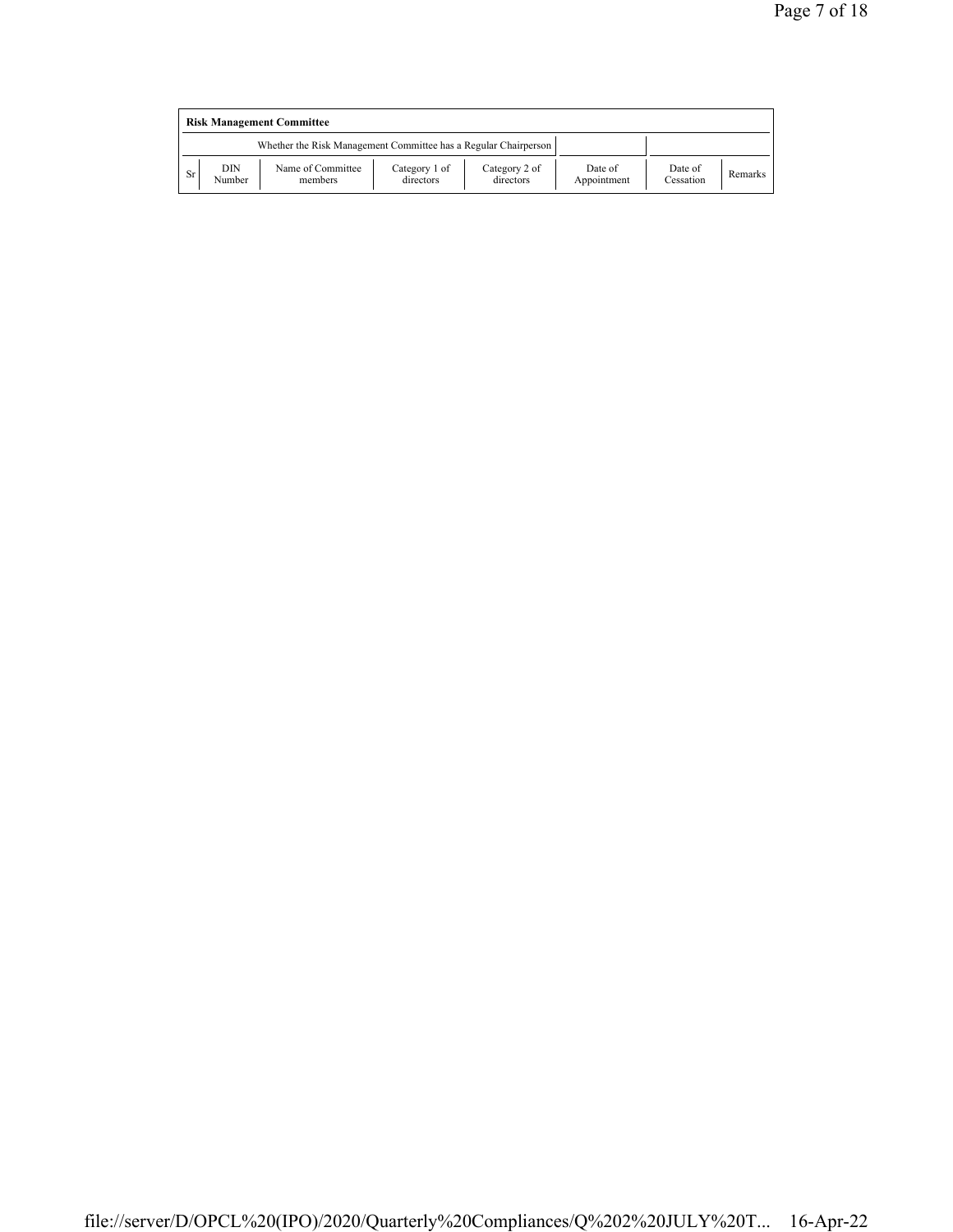|    | <b>Corporate Social Responsibility Committee</b> |                                                                                 |                            |                            |                        |                      |         |  |  |
|----|--------------------------------------------------|---------------------------------------------------------------------------------|----------------------------|----------------------------|------------------------|----------------------|---------|--|--|
|    |                                                  | Whether the Corporate Social Responsibility Committee has a Regular Chairperson |                            |                            |                        |                      |         |  |  |
| Sr | DIN<br>Number                                    | Name of Committee<br>members                                                    | Category 1 of<br>directors | Category 2 of<br>directors | Date of<br>Appointment | Date of<br>Cessation | Remarks |  |  |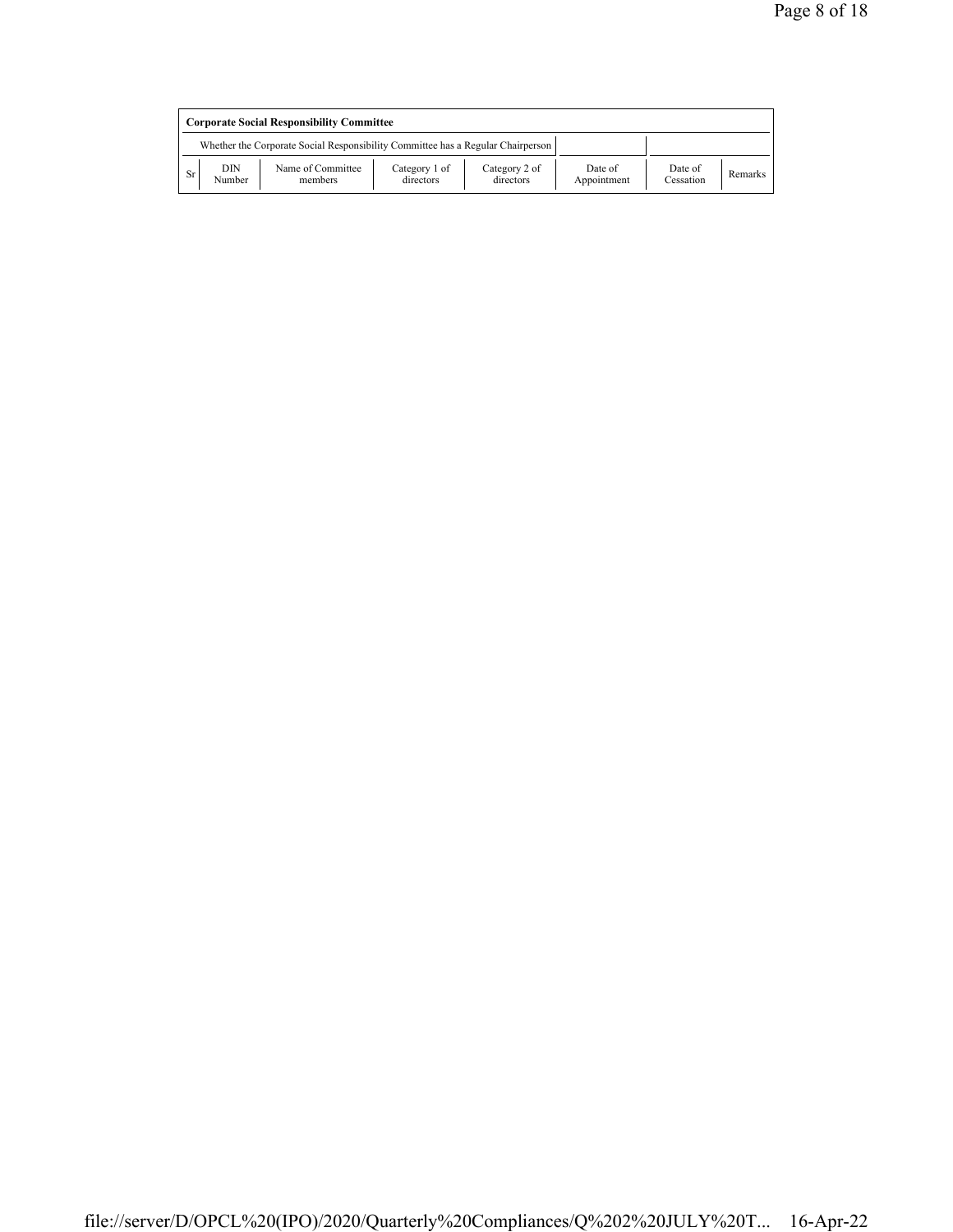|     | <b>Other Committee</b> |                              |                            |                            |                            |         |
|-----|------------------------|------------------------------|----------------------------|----------------------------|----------------------------|---------|
| Sr. | DIN<br>Number          | Name of Committee<br>members | Name of other<br>committee | Category 1 of<br>directors | Category 2 of<br>directors | Remarks |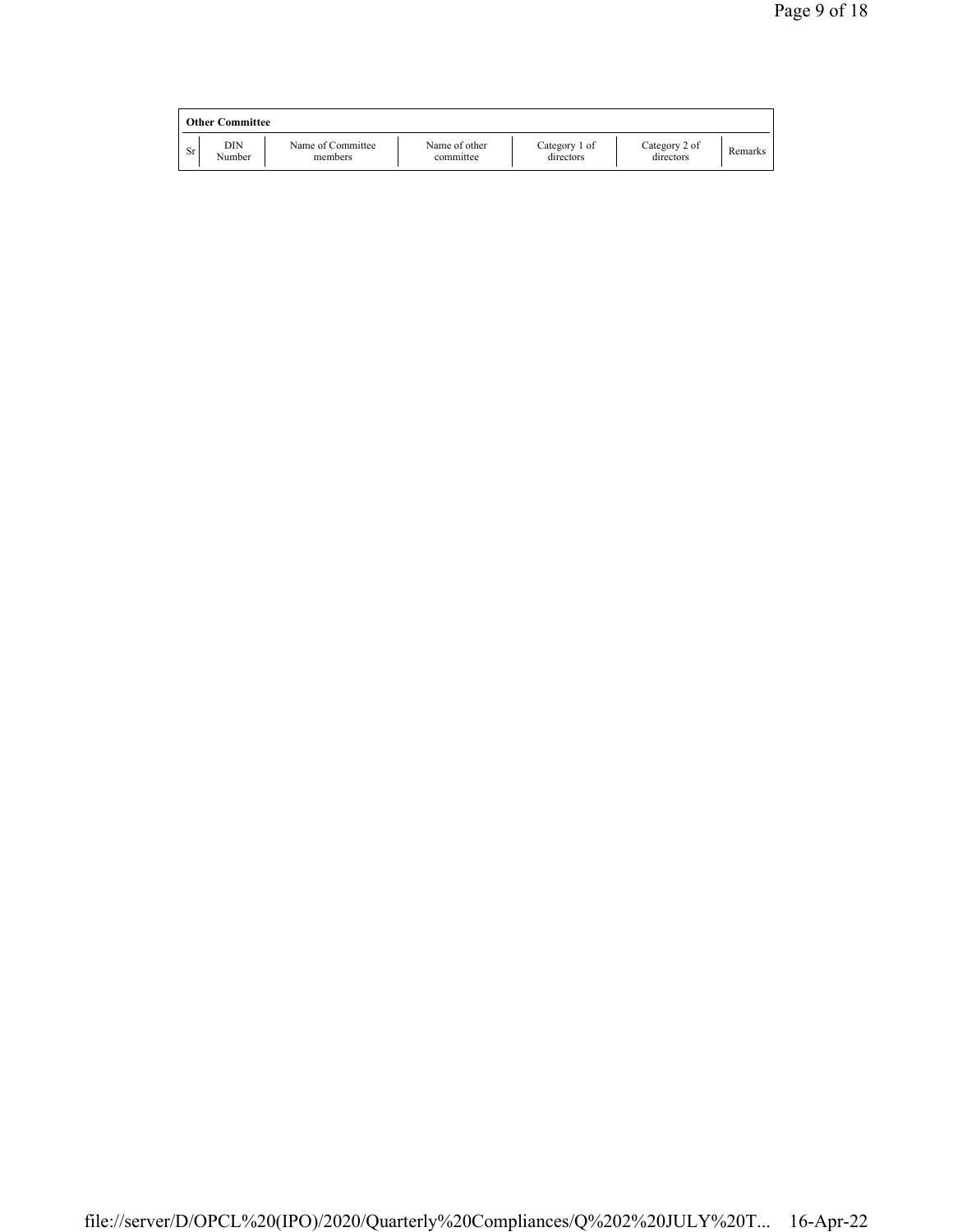|                | <b>Annexure 1</b>                                                 |                                                                     |                                                                      |                                       |                                                     |                                           |                                                           |  |  |
|----------------|-------------------------------------------------------------------|---------------------------------------------------------------------|----------------------------------------------------------------------|---------------------------------------|-----------------------------------------------------|-------------------------------------------|-----------------------------------------------------------|--|--|
|                | <b>Annexure 1</b>                                                 |                                                                     |                                                                      |                                       |                                                     |                                           |                                                           |  |  |
|                | III. Meeting of Board of Directors                                |                                                                     |                                                                      |                                       |                                                     |                                           |                                                           |  |  |
|                |                                                                   | Disclosure of notes on meeting of<br>board of directors explanatory |                                                                      |                                       |                                                     |                                           |                                                           |  |  |
| <b>Sr</b>      | $Date(s)$ of<br>meeting (if<br>any) in the<br>previous<br>quarter | $Date(s)$ of<br>meeting (if<br>any) in the<br>current quarter       | Maximum gap<br>between any two<br>consecutive (in<br>number of days) | Notes for<br>not<br>providing<br>Date | Whether<br>requirement of<br>Quorum met<br>(Yes/No) | Number of<br><b>Directors</b><br>present* | No. of Independent<br>Directors attending<br>the meeting* |  |  |
|                | 22-06-2020                                                        |                                                                     |                                                                      |                                       | Yes                                                 | 3                                         | 3                                                         |  |  |
| $\overline{c}$ | 29-06-2020                                                        |                                                                     | 6                                                                    |                                       | Yes                                                 | 3                                         | 3                                                         |  |  |
| 3              |                                                                   | 27-08-2020                                                          | 58                                                                   |                                       | Yes                                                 | 3                                         | 3                                                         |  |  |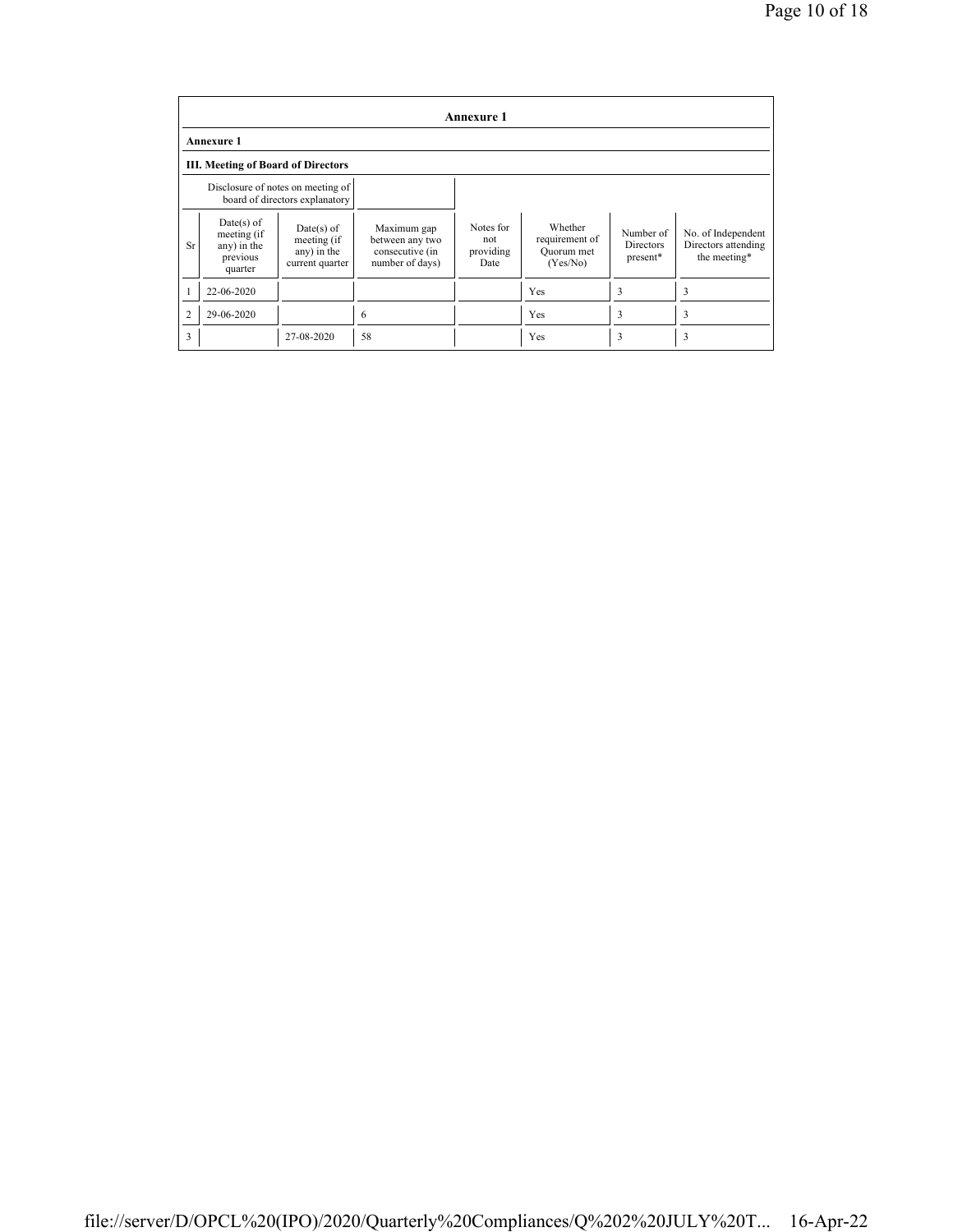|                | <b>Annexure 1</b>                                |                                                                                                                  |                                                                            |                               |                                       |                                                          |                                                      |                                                                |
|----------------|--------------------------------------------------|------------------------------------------------------------------------------------------------------------------|----------------------------------------------------------------------------|-------------------------------|---------------------------------------|----------------------------------------------------------|------------------------------------------------------|----------------------------------------------------------------|
|                | <b>IV. Meeting of Committees</b>                 |                                                                                                                  |                                                                            |                               |                                       |                                                          |                                                      |                                                                |
|                |                                                  |                                                                                                                  |                                                                            |                               |                                       | Disclosure of notes on meeting of committees explanatory |                                                      |                                                                |
| <b>Sr</b>      | Name of<br>Committee                             | $Date(s)$ of meeting<br>(Enter dates of<br>Previous quarter<br>and Current quarter<br>in chronological<br>order) | Maximum gap<br>between any<br>two<br>consecutive (in<br>number of<br>days) | Name of<br>other<br>committee | Reson for<br>not<br>providing<br>date | Whether<br>requirement<br>of Ouorum<br>met (Yes/No)      | Number<br>$\alpha$ f<br><b>Directors</b><br>present* | No of<br>Independent<br>Directors<br>attending the<br>meeting* |
| 1              | Audit<br>Committee                               | 15-06-2020                                                                                                       |                                                                            |                               |                                       | Yes                                                      |                                                      |                                                                |
| $\overline{c}$ | Nomination<br>and<br>remuneration<br>committee   | 15-06-2020                                                                                                       |                                                                            |                               |                                       | Yes                                                      |                                                      |                                                                |
| 3              | <b>Stakeholders</b><br>Relationship<br>Committee | 15-06-2020                                                                                                       |                                                                            |                               |                                       | Yes                                                      |                                                      |                                                                |
| $\overline{4}$ | Audit<br>Committee                               | 26-08-2020                                                                                                       |                                                                            |                               |                                       | Yes                                                      | 3                                                    | 3                                                              |
| 5              | Nomination<br>and<br>remuneration<br>committee   | 26-08-2020                                                                                                       |                                                                            |                               |                                       | Yes                                                      | 3                                                    | 3                                                              |
| 6              | <b>Stakeholders</b><br>Relationship<br>Committee | 26-08-2020                                                                                                       |                                                                            |                               |                                       | Yes                                                      | 3                                                    | 3                                                              |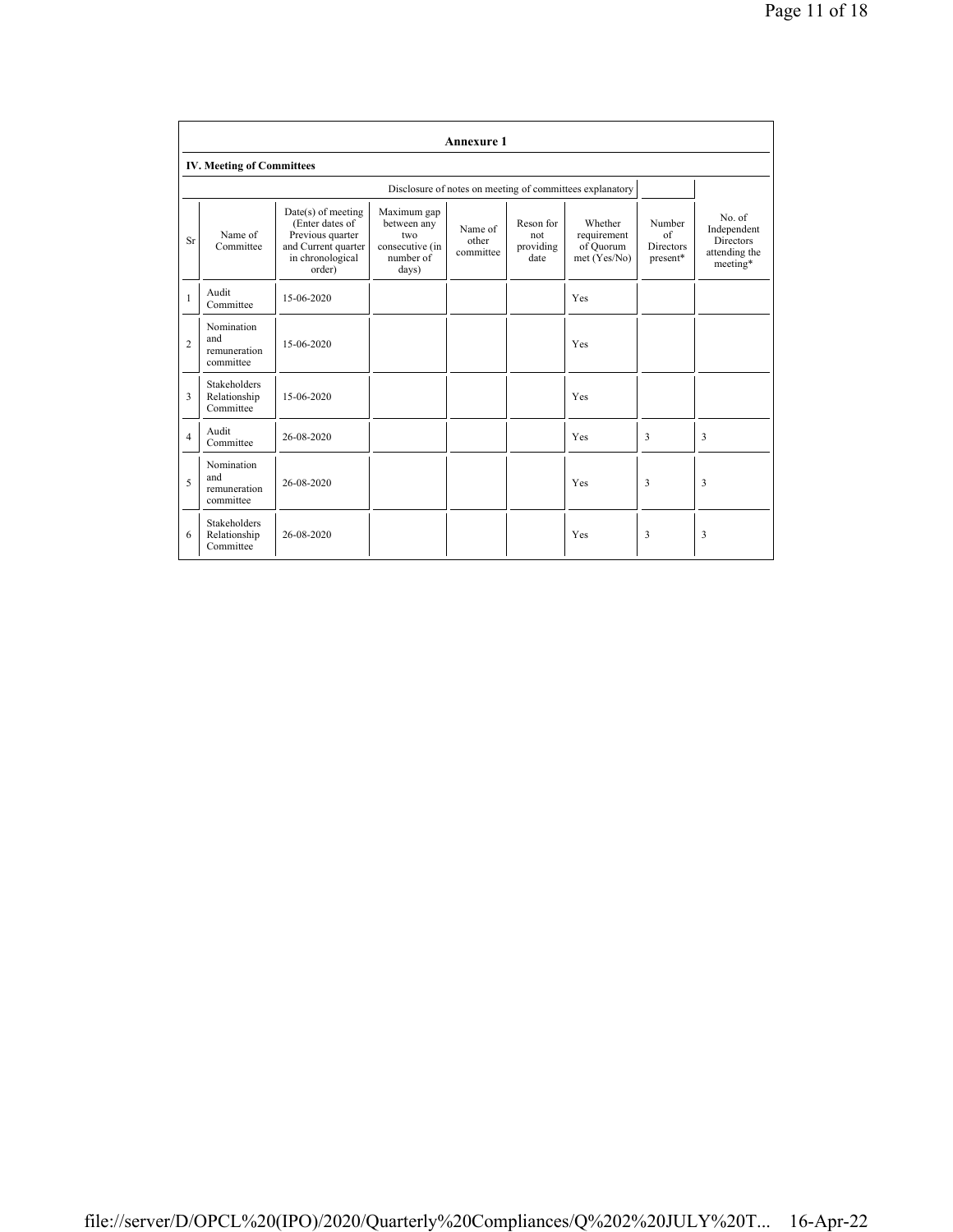|           | Annexure 1                                                                                                |                                  |                                                                    |  |  |  |  |  |
|-----------|-----------------------------------------------------------------------------------------------------------|----------------------------------|--------------------------------------------------------------------|--|--|--|--|--|
|           | V. Related Party Transactions                                                                             |                                  |                                                                    |  |  |  |  |  |
| <b>Sr</b> | Subject                                                                                                   | Compliance status<br>(Yes/No/NA) | If status is "No" details of non-<br>compliance may be given here. |  |  |  |  |  |
|           | Whether prior approval of audit committee obtained                                                        | Yes                              |                                                                    |  |  |  |  |  |
|           | Whether shareholder approval obtained for material RPT                                                    | NA                               |                                                                    |  |  |  |  |  |
| 3         | Whether details of RPT entered into pursuant to omnibus<br>approval have been reviewed by Audit Committee | Yes                              |                                                                    |  |  |  |  |  |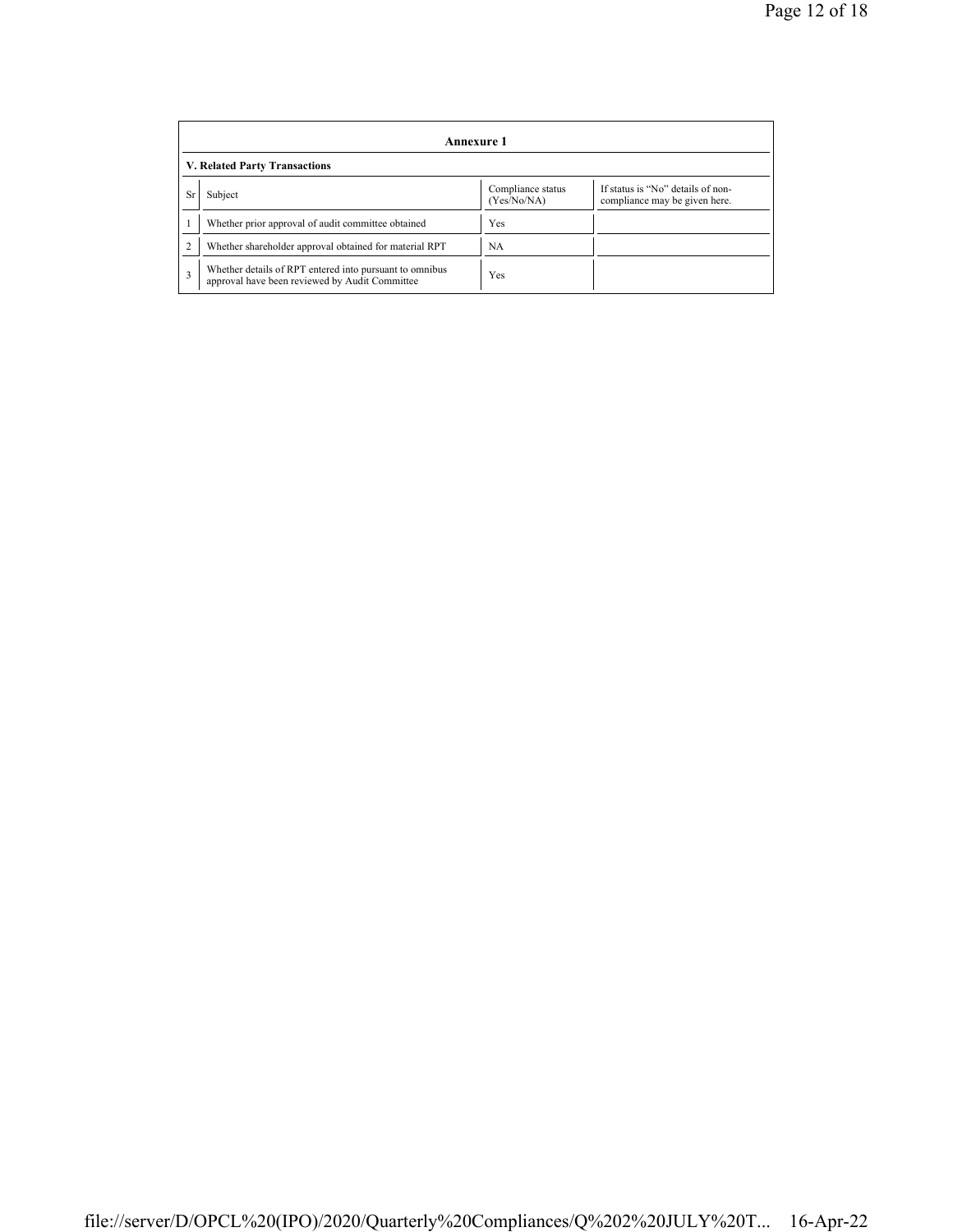|                | <b>Annexure 1</b>                                                                                                                                                                                               |                               |  |  |  |
|----------------|-----------------------------------------------------------------------------------------------------------------------------------------------------------------------------------------------------------------|-------------------------------|--|--|--|
|                | <b>VI. Affirmations</b>                                                                                                                                                                                         |                               |  |  |  |
| <b>Sr</b>      | Subject                                                                                                                                                                                                         | Compliance status<br>(Yes/No) |  |  |  |
|                | The composition of Board of Directors is in terms of SEBI (Listing obligations and disclosure requirements)<br>Yes<br>Regulations, 2015                                                                         |                               |  |  |  |
| $\mathfrak{D}$ | The composition of the following committees is in terms of SEBI(Listing obligations and disclosure<br>requirements) Regulations, 2015 a. Audit Committee                                                        |                               |  |  |  |
| 3              | The composition of the following committees is in terms of SEBI(Listing obligations and disclosure<br>requirements) Regulations, 2015. b. Nomination & remuneration committee                                   | Yes                           |  |  |  |
| $\overline{4}$ | The composition of the following committees is in terms of SEBI(Listing obligations and disclosure<br>requirements) Regulations, 2015. c. Stakeholders relationship committee                                   | Yes                           |  |  |  |
| 5              | The composition of the following committees is in terms of SEBI(Listing obligations and disclosure<br>requirements) Regulations, 2015. d. Risk management committee (applicable to the top 500 listed entities) | <b>NA</b>                     |  |  |  |
| 6              | The committee members have been made aware of their powers, role and responsibilities as specified in SEBI<br>(Listing obligations and disclosure requirements) Regulations, 2015.                              | Yes                           |  |  |  |
| $\overline{7}$ | The meetings of the board of directors and the above committees have been conducted in the manner as<br>specified in SEBI (Listing obligations and disclosure requirements) Regulations, 2015.                  | Yes                           |  |  |  |
| 8              | This report and/or the report submitted in the previous quarter has been placed before Board of Directors.                                                                                                      | Yes                           |  |  |  |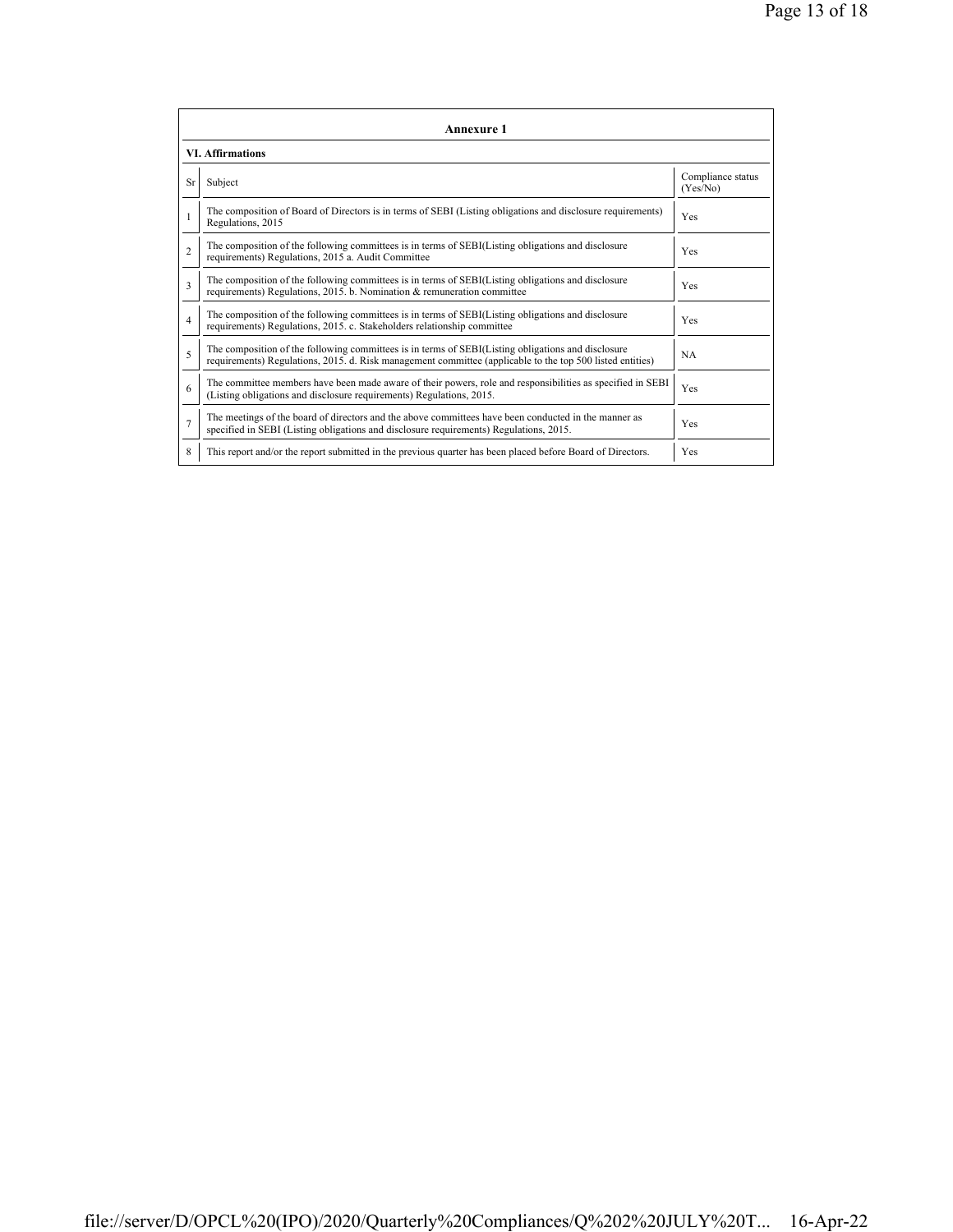|           | <b>Annexure 1</b> |                    |
|-----------|-------------------|--------------------|
| <b>Sr</b> | Subject           | Compliance status  |
|           | Name of signatory | OM PRAKASH AGARWAL |
|           | Designation       | Managing Director  |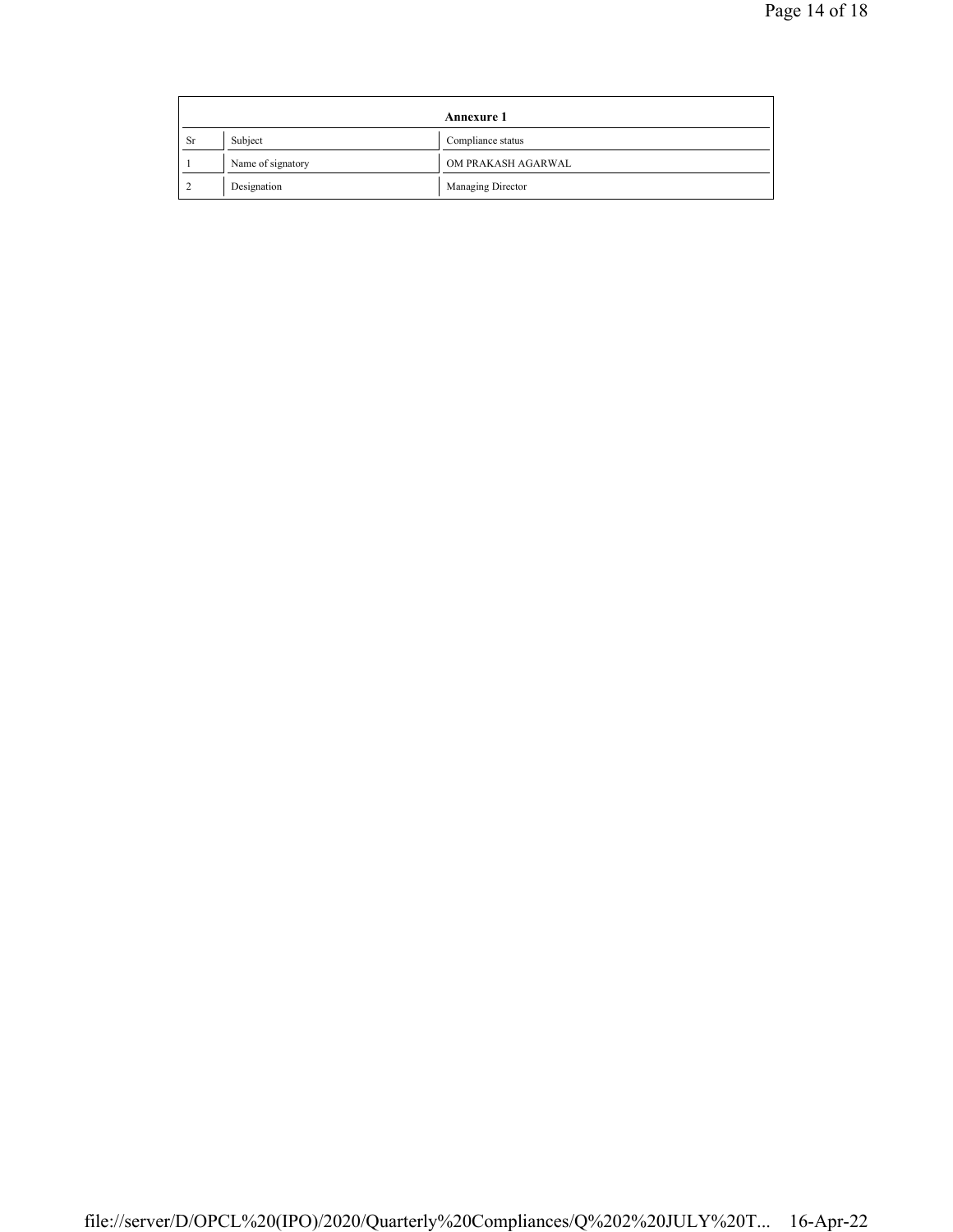|                          | <b>Annexure III</b>                                                                                                                                                                  |                                              |                                  |                                                                      |  |
|--------------------------|--------------------------------------------------------------------------------------------------------------------------------------------------------------------------------------|----------------------------------------------|----------------------------------|----------------------------------------------------------------------|--|
| <b>III.</b> Affirmations |                                                                                                                                                                                      |                                              |                                  |                                                                      |  |
| Sr                       | Particulars                                                                                                                                                                          | Regulation<br>Number                         | Compliance status<br>(Yes/No/NA) | If status is "No" details of<br>non-compliance may be<br>given here. |  |
|                          | Copy of the annual report including balance sheet, profit<br>and loss account, directors report, corporate governance<br>report, business responsibility report displayed on website | 46(2)                                        | Yes                              |                                                                      |  |
| $\overline{c}$           | Presence of Chairperson of Audit Committee at the Annual<br>General Meeting                                                                                                          | 18(1)(d)                                     | Yes                              |                                                                      |  |
| $\mathbf{3}$             | Presence of Chairperson of the nomination and<br>remuneration committee at the annual general meeting                                                                                | 19(3)                                        | Yes                              |                                                                      |  |
| 4                        | Presence of Chairperson of the Stakeholder Relationship<br>committee at the annual general meeting                                                                                   | 20(3)                                        | Yes                              |                                                                      |  |
| 5                        | Whether "Corporate Governance Report" disclosed in<br>Annual Report                                                                                                                  | $34(3)$ read with<br>para C of<br>Schedule V | Yes                              |                                                                      |  |
|                          | Any other information to be provided                                                                                                                                                 |                                              |                                  |                                                                      |  |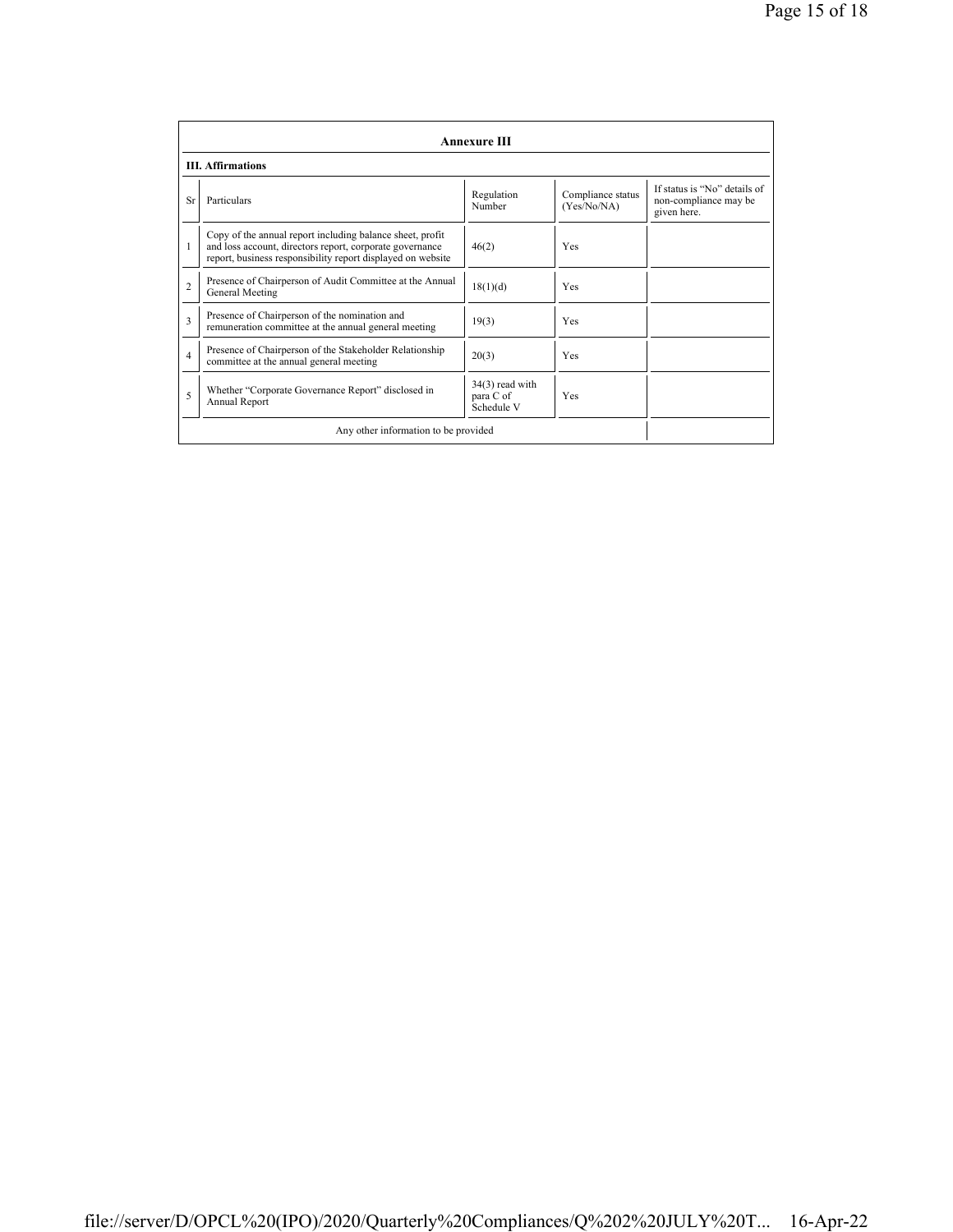|  | <b>Annexure III</b> |                    |  |
|--|---------------------|--------------------|--|
|  | Name of signatory   | OM PRAKASH AGARWAL |  |
|  | Designation         | Managing Director  |  |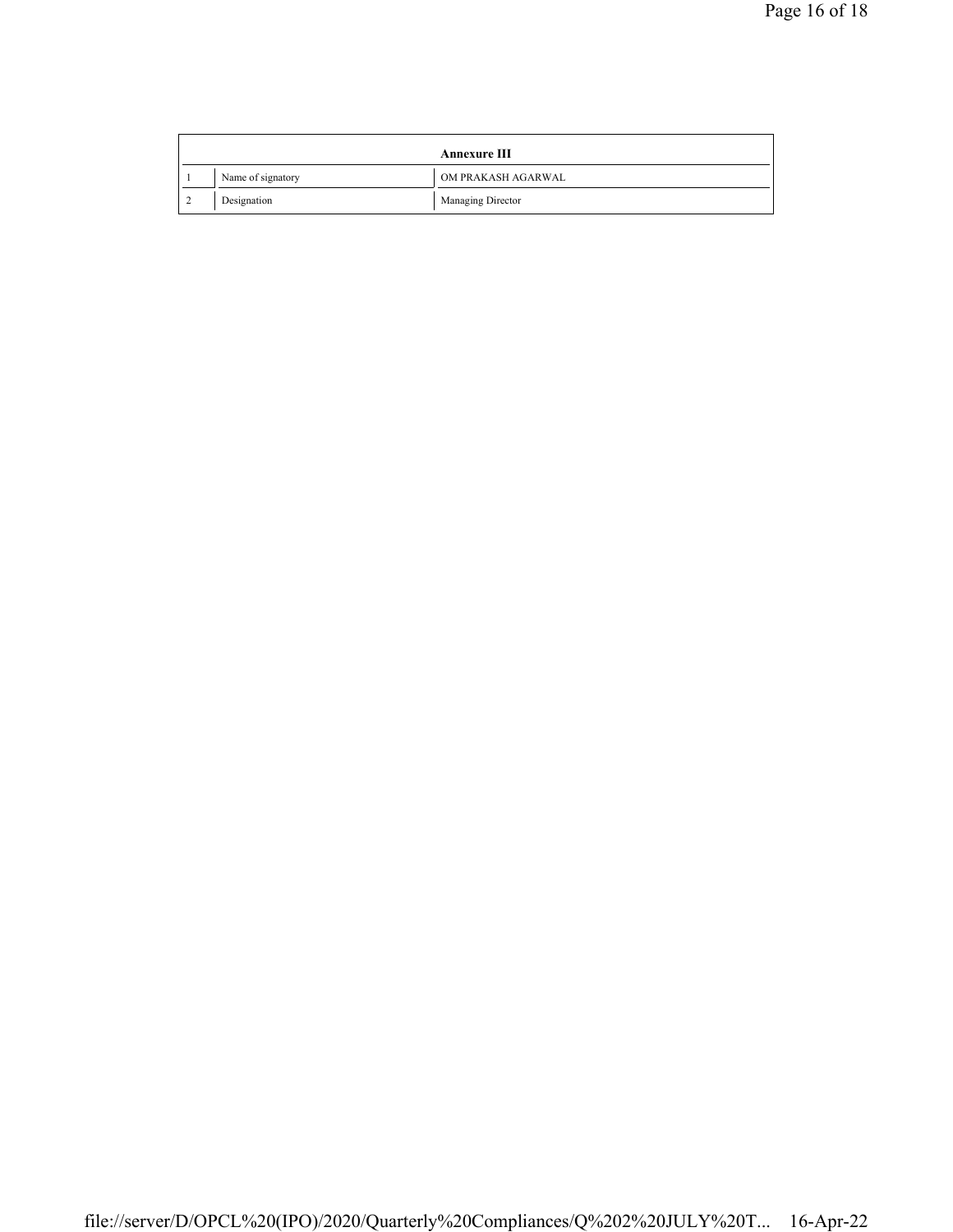| <b>Signatory Details</b> |                   |  |
|--------------------------|-------------------|--|
| Name of signatory        | OM PRAKASH AGAWAL |  |
| Designation of person    | Managing Director |  |
| Place                    | <b>AGRA</b>       |  |
| Date                     | 30-09-2020        |  |